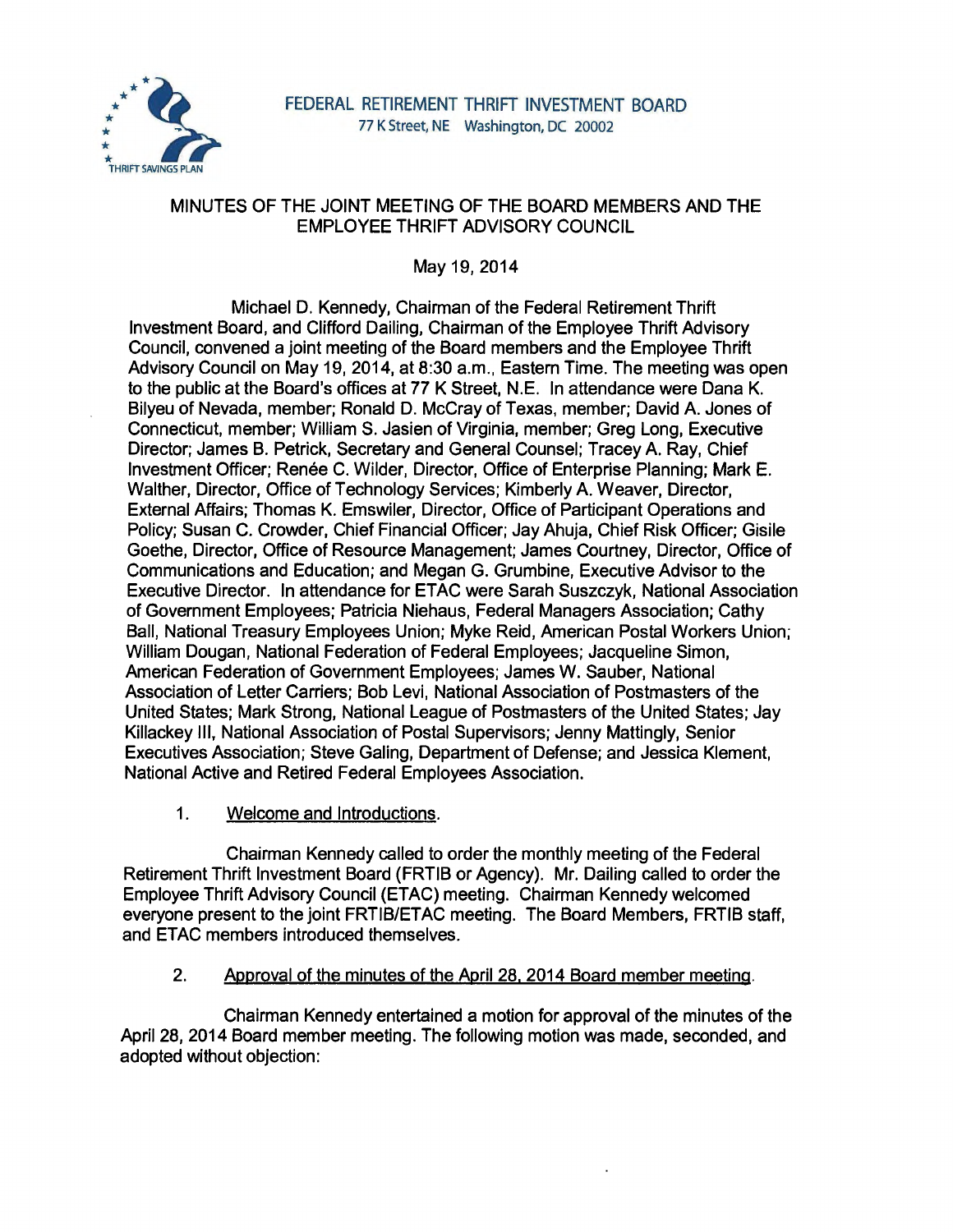MOTION: That the minutes of the Board member meeting that was held on April 28, 2014 be approved.

## 3. Approval of the minutes of the November 18. 2013 ETAC meeting.

Chairman Dailing entertained a motion for approval of the minutes of the November 18, 2013 ETAC meeting. The motion was made, seconded, and adopted without objection by ETAC.

## 4. Thrift Savings Plan (TSP) activity report by the Executive Director.

Mr. Long gave opening remarks, including a brief summary of the agenda for the meeting.

a. Monthly Participant Activity Report

Ms. Wilder and Mr. Emswiler reviewed the monthly participant activity [report. See "Thrift Savings Fund Statistics" \(attached\). Ms. Wilder announced that TSP](http://www.frtib.gov/pdf/minutes/MM-2014May-Att1.pdf)  assets grew to approximately 406 billion dollars by the end of April. The participation rate was 87.1 percent. Ms. Wilder discussed continued Roth TSP growth. Mr. Emswiler discussed an increase in outbound withdrawal transactions, and noted that the number of roll-ins to the plan also continues to increase. Mr. Emswiler covered the TSP's recent transition to stronger passwords.

b. Monthly Investment Performance Report

[Ms. Ray reviewed the fund performance memorandum, entitled "April](http://www.frtib.gov/pdf/minutes/MM-2014May-Att2.pdf)  2014 Performance Review- G, F, C, S, I, and L Funds" (attached). Ms. Ray reviewed performance by the various funds. The S Fund was the only fund in negative territory for the month of April. Ms. Ray called attention to the growth in the number of L Fund participants, which rose to 941, 776.

c. Legislative Report

Mr. McCray asked Ms. Weaver about the status of the default option in Congress. Ms. Weaver responded that the legislation was still moving forward, and that the Congressional Budget Office had determined that any fiscal impact would be negligible. Ms. Weaver addressed a recent speech by Senator Rubio proposing that the TSP be opened to Americans who do not otherwise have access to an employersponsored plan. Ms. Weaver noted that such an increase in the number of participants would necessitate significant change in the Agency's infrastructure and affect the TSP's operating costs. Ms. Weaver stated that she would be sharing these concerns with Senator Rubio's staff.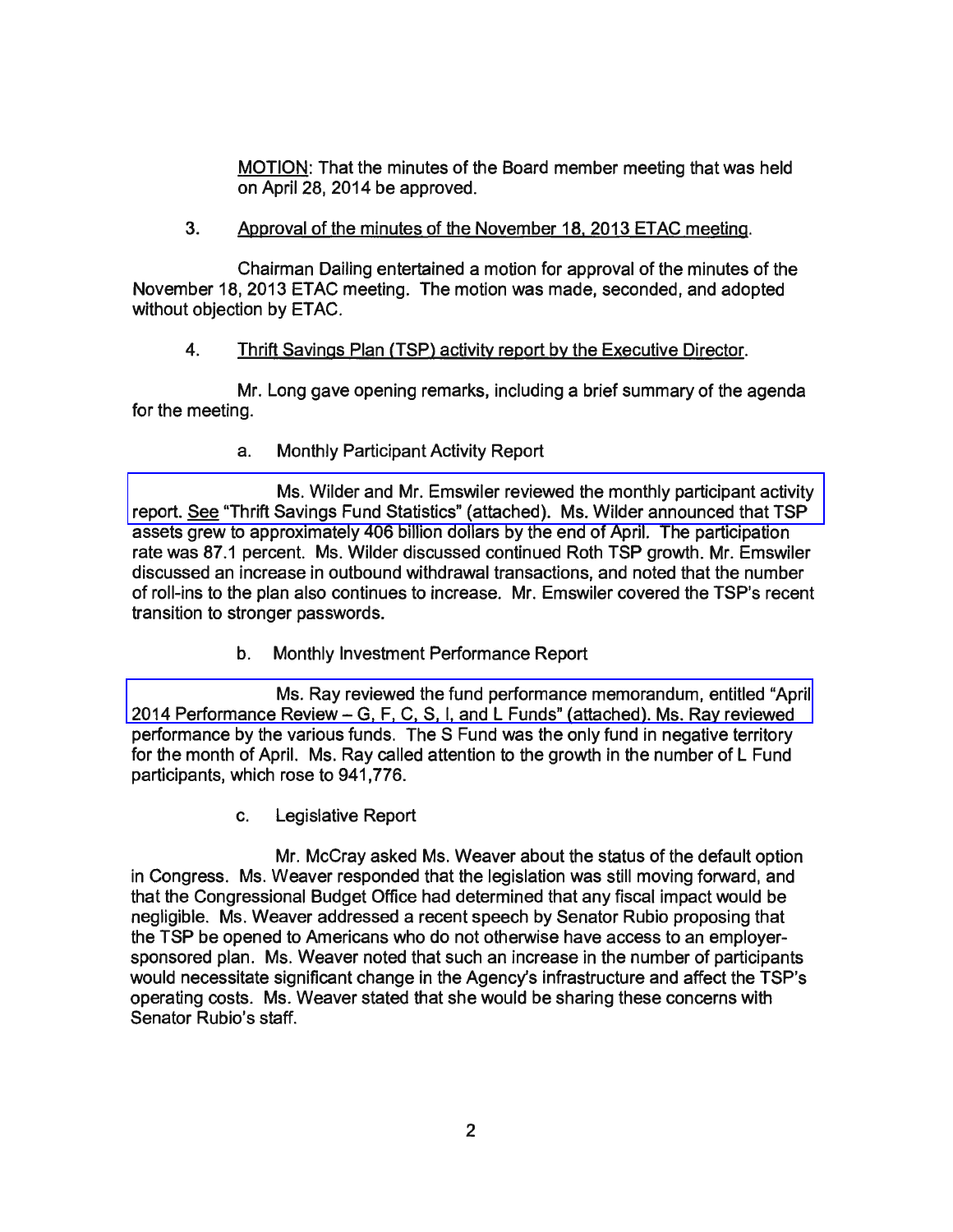Chairman Kennedy turned to the Board's decision to pursue legislation to increase the Executive Director's compensation. Chairman Kennedy noted that the Executive Director theoretically could currently be compensated at a lower rate than his direct subordinates, and that the Executive Director's position was undercompensated when compared with similar public and private sector organizations. Chairman Kennedy's proposal would raise the Executive Director's compensation to 120 percent of the Vice President's salary. Ms. Weaver noted that the Postmaster General's salary was raised in 2006 to 120 percent of the Vice President's salary. Ms. Klement asked whether this would be a stand-alone piece of legislation, and Ms. Weaver answered that it would. Mr. Sauber suggested that this be attached to the L Fund default legislation, and Ms. Weaver agreed to explore all options. Mr. Dailing and Mr. Dougan spoke in support of increasing the Executive Director's compensation.

### 5. Office of Enterprise Planning Presentation

Ms. Wilder, Mr. Steve Huber, and Ms. Toni Bush Neal, of the Office of [Enterprise Planning \(OEP\), provided an overview of OEP's activities \(attached\). Ms.](http://www.frtib.gov/pdf/minutes/MM-2014May-Att3.pdf)  Wilder addressed OEP's efforts to improve Agency research, policy, planning and implementation via performance measurement and process improvement. Mr. Jasien asked whether the Agency is looking to the private sector for benchmarking metrics. Ms. Wilder answered that OEP has been looking at different organizations, including private organizations, to gather metrics and information on service models. Ms. Wilder turned the presentation over to Mr. Huber, who provided additional detail on PMO's acquisition planning and benchmarking efforts. Mr. Huber addressed the synergies between acquisition planning and project lifecycle, and the Agency's benchmarking effort.

Ms. Simon asked whether the Agency had considered in-sourcing the Service Center by hiring federal employees. Mr. Emswiler provided a brief overview of the Service Center requirement, and noted that the Agency would consider in-sourcing.

Ms. Bush Neal provided an overview of the performance message for the second quarter of fiscal year 2014. Ms. Simon asked about whether data was available to break down the participation rate by grade. Ms. Weaver, Ms. Wilder, and Mr. Long stated that the Agency had participation rates broken down by salary quintile but not by grade, as only the payroll offices had the grades. Ms. Bush Neal addressed performance metrics, noting that the FERS participation rate was 87 .10 percent, with 90 percent being the target goal. Mr. Long and Ms. Wilder noted that the Agency's focus on metrics was relatively new and a significant step forward in Agency organization and operation.

Ms. Wilder addressed the Agency's business intelligence development efforts, including the TSP participant survey. Ms. Wilder turned the presentation on the TSP participant survey over to Ms. Lorraine Terry. Ms. Terry gave an overview of the survey statistics, including the fact that the Agency received an 87 percent satisfaction rate, and that 82 percent of participants preferred the TSP website as a channel of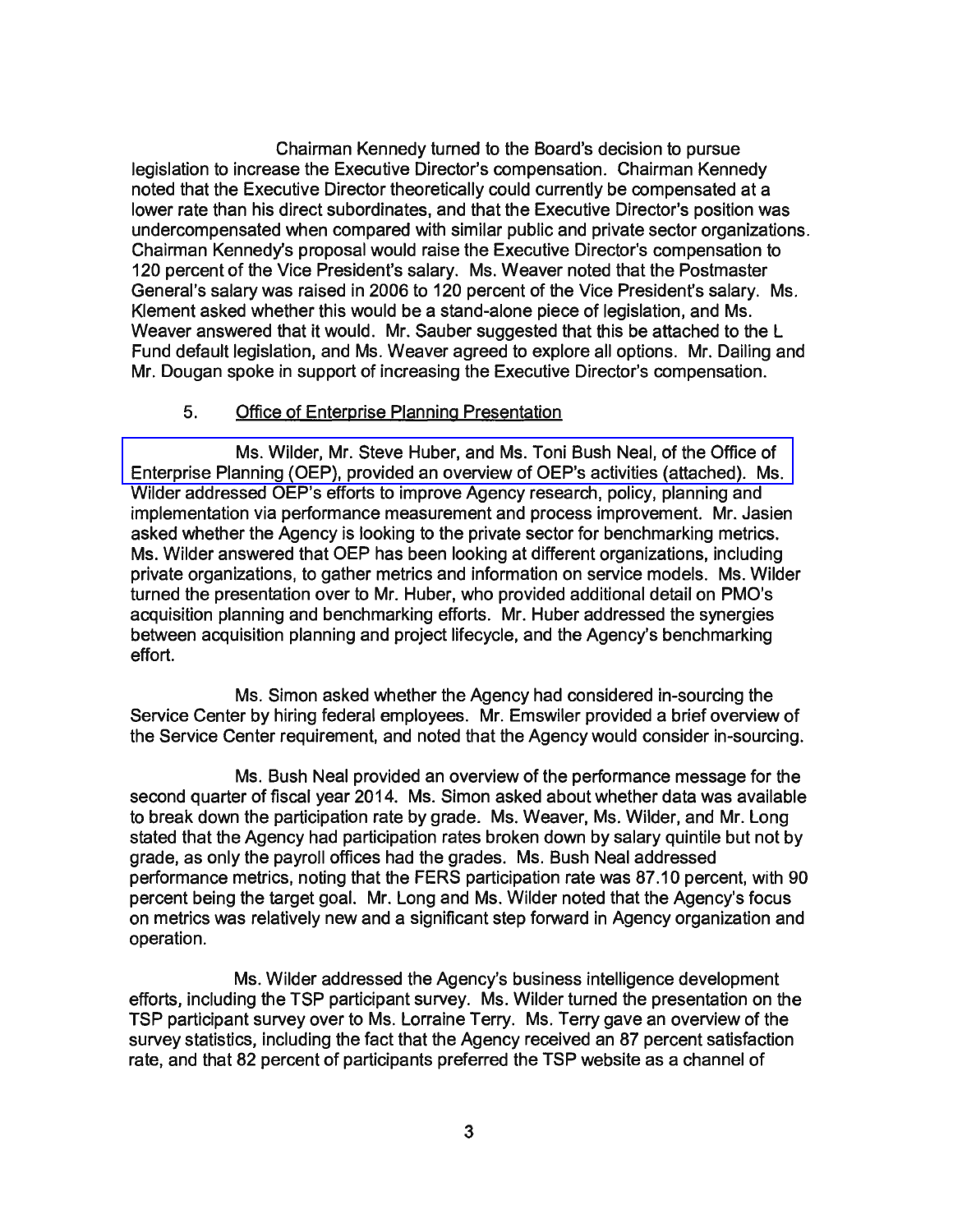communication. Mr. Long noted that the Department of Labor is currently exploring whether to require the 401(k) industry to include statements that translate retirement balances into projected retirement income. Ms. Simon and Mr. Long discussed how the retirement income annuity estimates were created. Mr. Long noted that the survey was the first time the Agency was able to receive participant feedback about the impact of the annual statement on participant behavior.

Ms. Terry also covered participant survey feedback on the ThriftLine call service and post-separation withdrawals. Ms. Terry highlighted other features that survey respondents would like to see the TSP adopt, such as guidance on withdrawals, an estimate on retirement income means or combining income sources, and links to other information and tools through entities such as the Social Security Administration and the Office of Personnel Management.

Ms. Wilder spoke briefly on account retention and retirement readiness. Ms. Wilder particularly addressed responses from participants that indicated that they would not roll money into the TSP. Mr. Jasien asked if the survey addressed whether this was an educational issue or an indication of dissatisfaction with TSP services. Ms. Wilder responded that the current survey, in the interest of limiting length, did not capture the participant response at that level of detail.

Mr. Courtney noted that the Agency was close to issuing a bulletin to human resources offices across the federal government that would ask them to no longer automatically include a TSP withdrawal form. Ms. Bilyeu asked if there were additional, possibly non-paper, means of conducting the participant survey that would be able to better capture participant responses. Ms. Wilder noted that OEP was looking into online survey capability. Ms. Bilyeu and Ms. Wilder further discussed potential operational changes to the survey.

Ms. Wilder covered additional survey topics, such as the reasons participants choose to withdraw their funds from the TSP. The top four reasons were: a desire to consolidate a retirement account; more or better investment choices; more flexible withdrawal options; and access to financial advisory services. Mr. Dougan asked what the roll-out percentage of participants was, and Ms. Wilder replied that approximately 45 percent of participants that separate from federal employment withdraw their TSP balance within the first 12 months. Mr. Long noted improvements Agency planning to determine and address the causes of employees withdrawing from the TSP.

Ms. Wilder covered survey findings on participant perceptions of their retirement options and answered questions from Ms. Bilyeu and Mr. Jones on assisting TSP participants in planning for retirement. Ms. Wilder concluded by stressing that this survey feedback will assist the agency in developing an informed strategic plan. Mr. Long framed the survey as part of an overall Agency effort to understand what participants want from the Agency and address those desires in the participant experience. Mr. Dailing praised the presentation and asked that future draft surveys be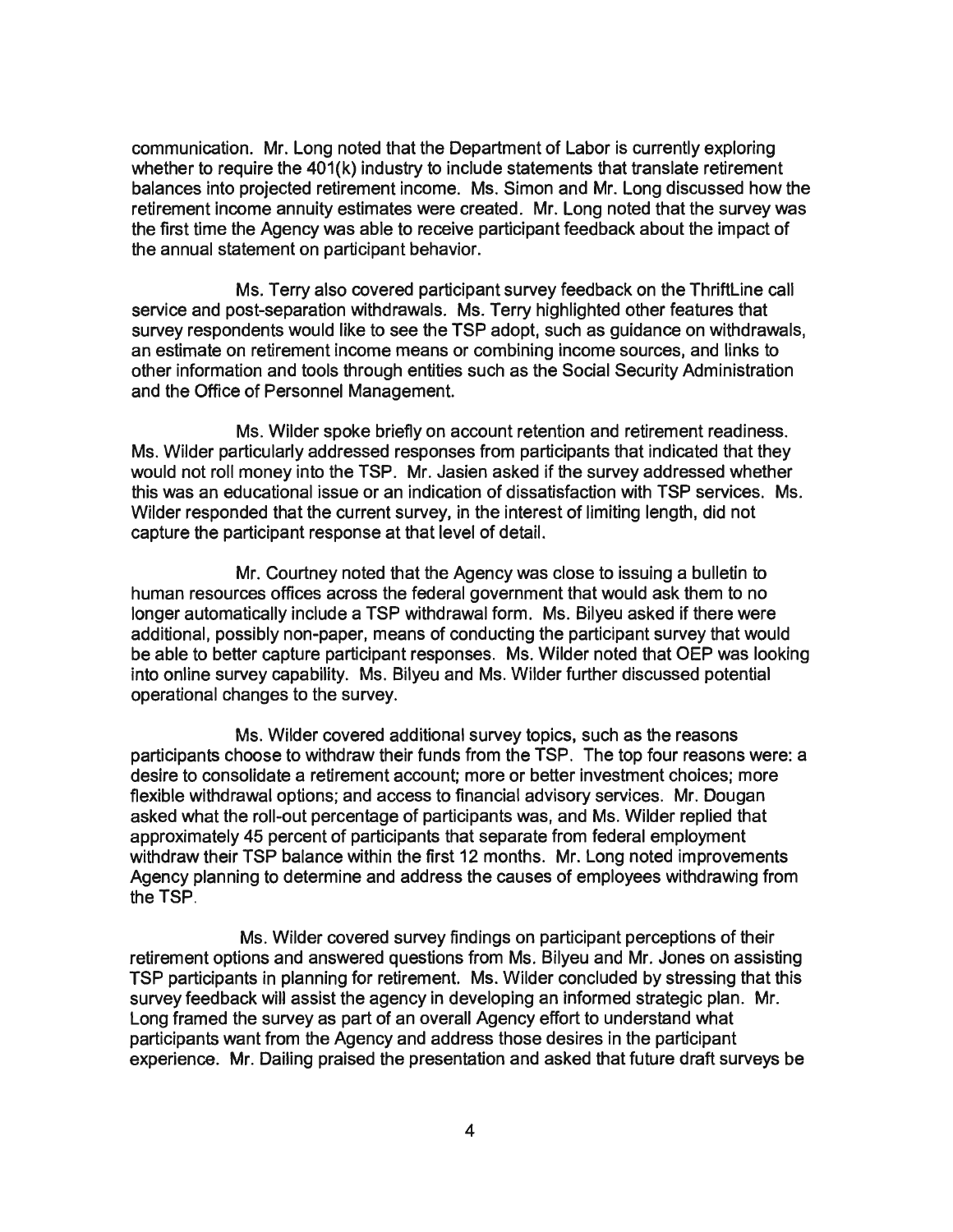shared with the ETAC members so that they could better guide their members, and that specific data for ETAC organizations be provided with greater involvement from ETAC members. Mr. Long agreed to involve ETAC members to provide specific information for ET AC members to discuss with their representatives. Chairman Kennedy praised Ms. Wilder and Ms. Terry for their presentation.

Ms. Wilder and Ms. Veronica Mance presented the results of the mutual [fund window feasibility study \(attached\). Ms. Mance presented a brief overview of the](http://www.frtib.gov/pdf/minutes/MM-2014May-Att4.pdf)  history underlying the development of a mutual fund window option for TSP participants. Ms. Mance spoke on Agency research involving other plans' mutual fund windows. Ms. Wilder, Ms. Bilyeu, and Chairman Kennedy discussed the survey data as it related to increased employee choice and participant age. Ms. Mance noted the estimated cost of a mutual fund window option would be between 6 and 10 million dollars with a 1 million dollar annual maintenance cost.

Mr. Long presented the pros and cons of the mutual fund window. Cons included the relatively small number of participants that would use the mutual fund window; higher costs that would result from the window; and the increased complexity of the investment option. Pros included the ability to satisfy one third of TSP participants; addressing a potential reason for participant withdrawal; and the potential for the mutual fund window to result in lower expenses by retaining participants and therefore benefiting all fund participants. Mr. Jasien called for the Agency to continue examining industry best practices. Mr. Sauber noted that there is a strong argument in favor of the option because of the window's potential to satisfy pressure to provide more complex options to participants, and it could help with participant retention. He also noted the importance of examining whether inclusion of more options would create more service issues and thus more costs for the TSP. Mr. Long responded that it was a concern. Chairman Kennedy noted that a decision on the mutual fund window would most likely be delayed past the fall of 2014.

## 6. Office of Communications and Education (OCE) Presentation

Mr. Courtney highlighted avenues of communication from the Agency to [participants and beneficiaries \(attached\). These included the TSP.gov website, social](http://www.frtib.gov/pdf/minutes/MM-2014May-Att5.pdf)  media channels, printed materials, webinars, and one on one contact through outreach efforts. Mr. Courtney provided an overview of OCE's organization, operations, and key messaging topics. Particular behaviors encouraged included taking full advantage of agency matching, taking advantage of the lifecycle funds, and saving early. Mr. Courtney covered how TSP's current "Take Five for Your Future" campaign supports these goals. Mr. Courtney demonstrated various TSP information products such as postcards, website presentations, and videos, some of which have been relayed through other media coverage. Mr. Courtney noted that OCE has won two Hermes Creative awards for its work.

Ms. Simon asked whether there was any messaging that specifically addressed whether investing in the TSP or paying down student loan debt made more